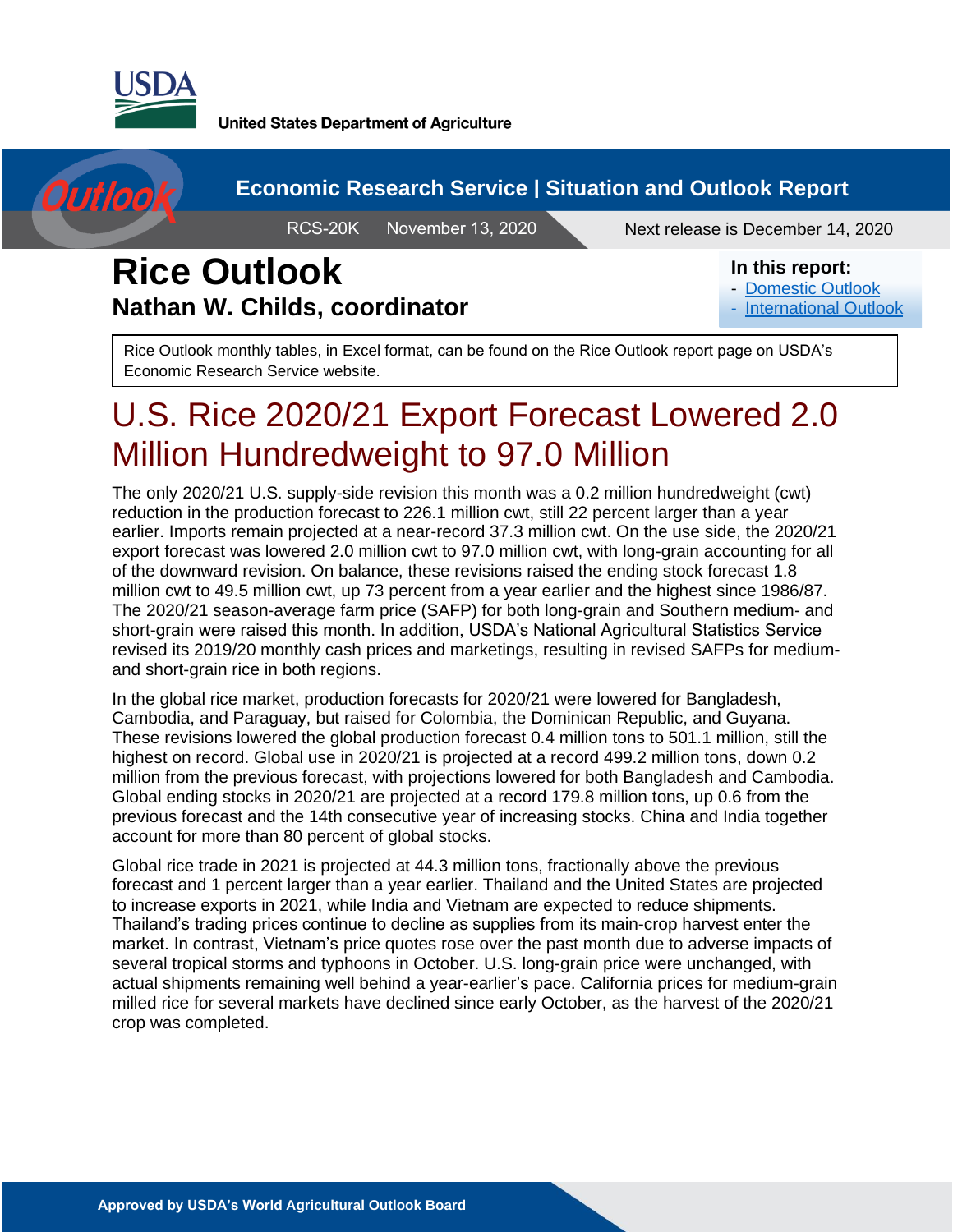#### Figure 1 **Global rice trade projected to increase in 2021, but to remain below the 2017 record**



Milled basis. 2020 and 2021 are forecasts.

Source: USDA, Foreign Agricultural Service, *Production, Supply, and Distribution*  database.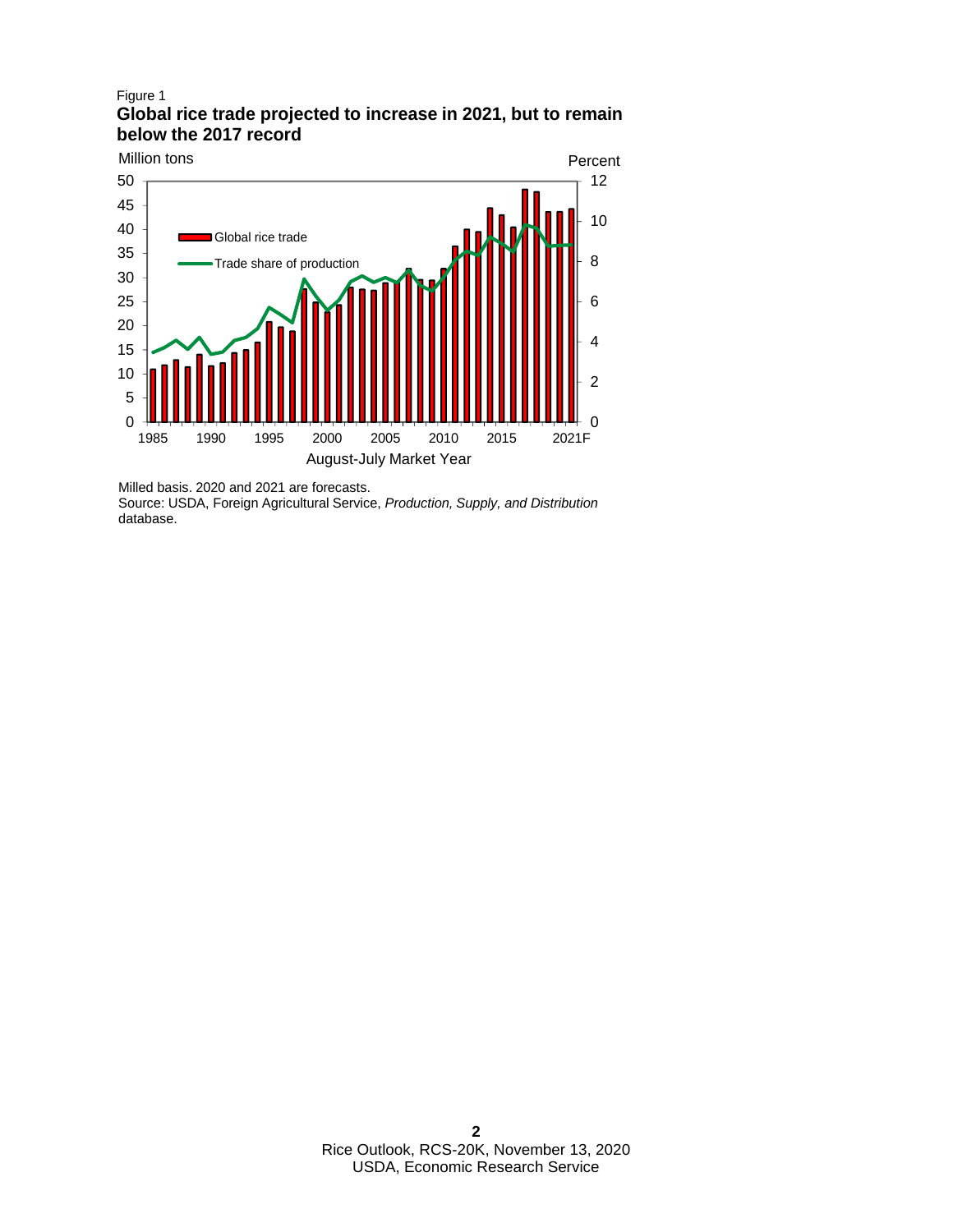# <span id="page-2-0"></span>**Domestic Outlook**

#### Slight Yield Reduction Lowers U.S. 2020/21 Rice Production Forecast 0.2 Million Cwt to 226.1 Million Cwt

There was only one supply-side revision to the 2020/21 all-rice U.S. rice balance sheet this month: the 2020/21 U.S. rice production forecast was lowered 0.2 million cwt to 226.1 million cwt due to a slightly smaller production forecast for Missouri, a result of a reduced yield. Missouri's yield forecast was lowered 100 pounds per acre to 7,800 pounds, still the highest on record for Missouri and one of the highest reported for a southern rice growing State. The U.S. 2020/21 average rice yield was lowered 7 pounds per acre to 7,560 pounds, 89 pounds above a year earlier.

Total rice U.S. production in 2020/21 is forecast to be 22 percent larger than a year earlier, mostly due to a 21-percent increase in harvested area. The increase is a result of rising longgrain prices in 2019/20 and improved weather conditions in much of the South, despite several late-season Gulf Coast hurricanes and above-normal rainfall this spring that delayed planting in the Delta. The Delta also received substantial rainfall and wind around harvest time from the several hurricanes, which further stretched the harvest period in some Delta States. Both yield and harvested-area estimates were reported by USDA's National Agricultural Statistics Service (NASS) in its November 10 *Crop Production* report. The revised U.S. and State yields were based on a survey of growers conducted in late October and early November and was based on conditions as of November 1.

By class, the U.S. 2020/21 long-grain crop is projected at 169.8 million cwt, down 0.16 million cwt from the previous forecast but 35 percent larger than a year earlier. The combined mediumand short-grain 2020/21 crop is forecast at 56.3 million cwt, down .05 million cwt from the previous forecast and almost 5 percent smaller than a year earlier.

Harvested area is estimated to be larger than a year earlier in all six reported rice producing States, with Arkansas accounting for 61 percent of the 519,000-acre increase to 2.99 million acres. Yields are projected higher than a year earlier in all reported States except Texas, although projected increases are less than 1 percent in two States, with Louisiana and Missouri the only two States reporting a substantial yield increase in 2020/21. Rice production is projected to be larger than a year earlier in 2020/21 in all reported States, with most southern rice growing States reporting substantial production increases, typically due to expanded area.

Harvest of the 2020/21 U.S. rice crop is now nearly complete in all States, although a few areas in the Delta were still harvesting rice and some of the Texas ratoon crop (a partial second crop) is still being harvested as well. Progress of the Delta rice crop was behind its normal pace all season due to above-average rainfall this Spring and early Summer—as well as to heavy rainfall, often with heavy winds, during much of the harvest period from remnants of several Gulf Coast hurricanes. Rice crop progress for the main crop (non-ratoon crop) was nearly normal on the Gulf Coast, as much of the Gulf Coast's main crop was harvested before Hurricanes Laura, Beta, Delta, and Zeta made landfall. However, in both Gulf Coasts, the hurricanes likely impacted ratoon crop area and yields, as some fields were rutted during the remaining main crop harvest and the later hurricanes arrived during the ratoon crop harvest. Rain and winds around harvest often cause the rice to lodge (the stem to bend over) and can cause the grains to shatter.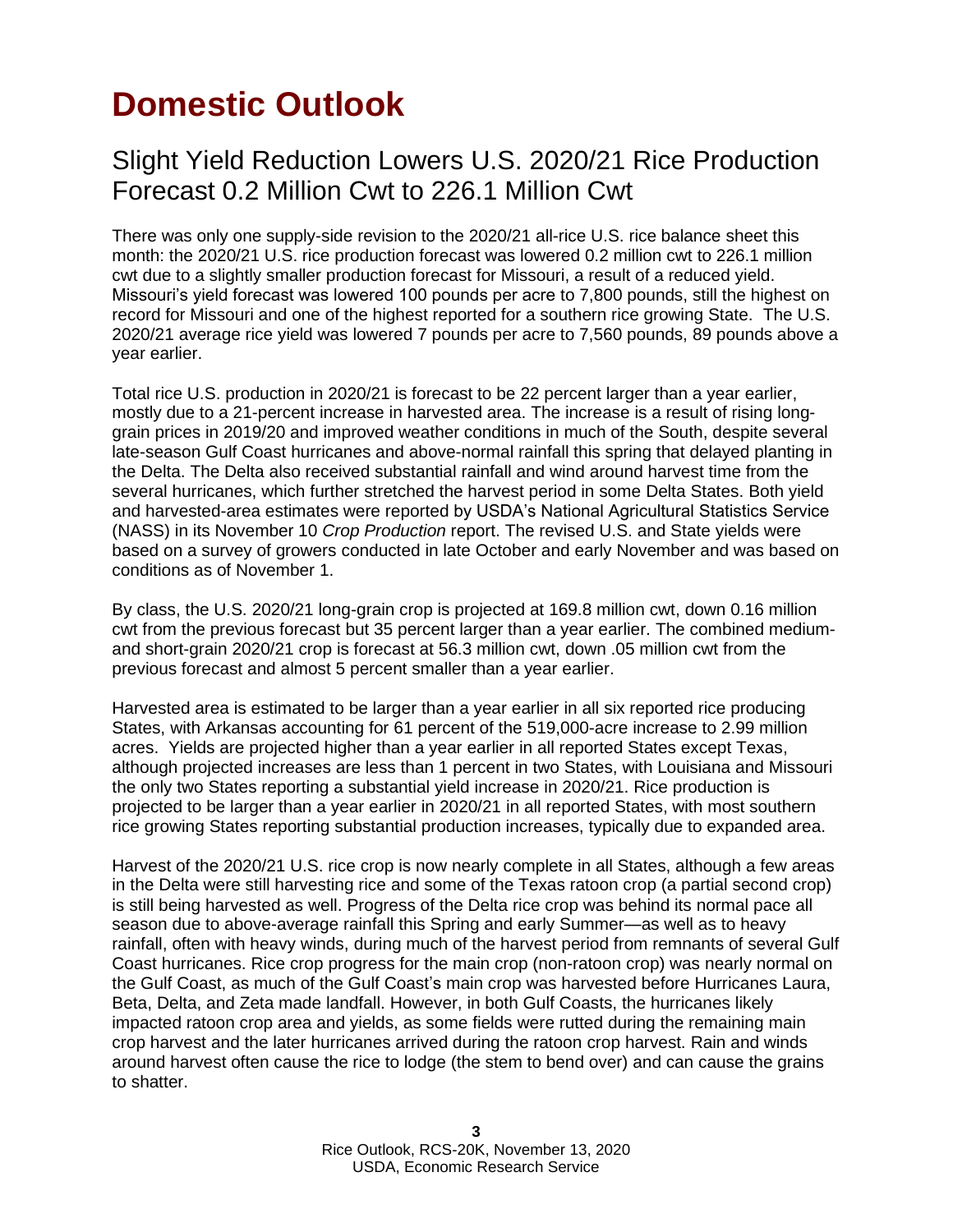For the week ending November 1, 96 percent of the U.S. 2020/21 rice crop was reported harvested, 2 percentage points behind a year earlier and 3 percentage points behind the U.S. 5 year average of 99 percent. On the Gulf Coast, 100 percent of both the Louisiana and Texas crop were reported harvested by November 1, unchanged from a year earlier or each State's 5 year average. In the Delta, 95 percent of the Arkansas 2020/21 rice crop was reported harvested by November 1, slightly behind both 98 percent last year and the Arkansas 5-year average of 99 percent. In nearby Missouri, 91 percent of the crop was reported harvested by November 1, below both the 95-percent harvested by that date the previous year and the Missouri 5-year average of 97 percent harvested by then. Mississippi's 2020/21 rice crop was reported 96-percent harvested by November 1, behind both 98 percent a year ago and the Mississippi 5-year average of 99 percent. Finally, 97 percent of the California 2020/21 rice crop was reported harvested November 1, slightly behind 98 percent a year earlier and unchanged from the California 5-year average of 97 percent.

### U.S. 2020/21 Imports Remain Forecast Near Record-High

U.S. rice imports in 2020/21 remain forecast at a near-record 37.3 million cwt, just fractionally below the 2019/20 record. The 2020/21 robust import forecast is based on expectations that the recent record and near-record level of monthly purchases from Asia will continue during most of the 2020/21 market year. In April, imports from Thailand and India soared to record levels and remained elevated through July before dropping slightly in August and returning to a more normal level in September.

U.S. long-grain imports in 2020/21 remain projected at 29.5 million cwt, less than 1 percent smaller than the year-earlier record. The slight decrease in imports forecast for 2020/21 is based on much larger U.S. long-grain supplies resulting in reduced imports of brokens and any non-aromatic long-grain rice. Thailand and India account for the bulk of U.S. long-grain rice imports and much of the recent strong growth. Nearly all of these shipments are specific Asian aromatic varieties not currently produced in the United States, with Thailand shipping its premium jasmine rice and India shipping its premium basmati rice. In August and September, the United States imported around 35,000 tons and 38,000 tons, respectively, of long-grain rice—nearly all jasmine—from Thailand, down from about 45,000 tons in July. India's long-grain shipments—nearly all basmati—were around 23,700 tons and 21,400 in August and September, respectively, down from a record 28,500 in July but still above historic levels.

Pakistan also regularly ships smaller quantities of basmati rice to the United States, and in recent years Vietnam has begun selling jasmine rice to the United States, but in much smaller quantities than Thailand does. Similar to Thailand and India, Pakistan's shipments jumped to record levels from April through July before declining slightly in August and returning to a more normal level of 2,400 pounds in September. Brazil regularly ships nonaromatic long-grain rice to the United States, mostly whole-grain white rice but also smaller quantities of broken-kernel rice for processed uses. Brazil was the third-largest supplier of long-grain rice to the United States in 2019/20, shipping a record 68,800 tons. Brazil shipped 12,500 tons in August, but Brazil's imports dropped to just 2,900 pounds in September, the smallest since April.

At a record 7.75 million cwt, the U.S. 2020/21 medium- and short-grain import forecast is up almost 3 percent from a year earlier, with China, Thailand, and India expected to remain the top suppliers. In 2020/21, China is expected to supply at least three shipments of 21,000 tons each of medium- and short-grain milled rice to Puerto Rico, a U.S. territory. Through September, China had not yet shipped any rice Puerto Rico in 2020/21. All of the shipments from China are from Government-held stocks of older rice that are sold at substantial discounts. Thailand's shipments are nearly all specialty rice classified as medium- and short-grain. Italy is expected to

> **4** Rice Outlook, RCS-20K, November 13, 2020 USDA, Economic Research Service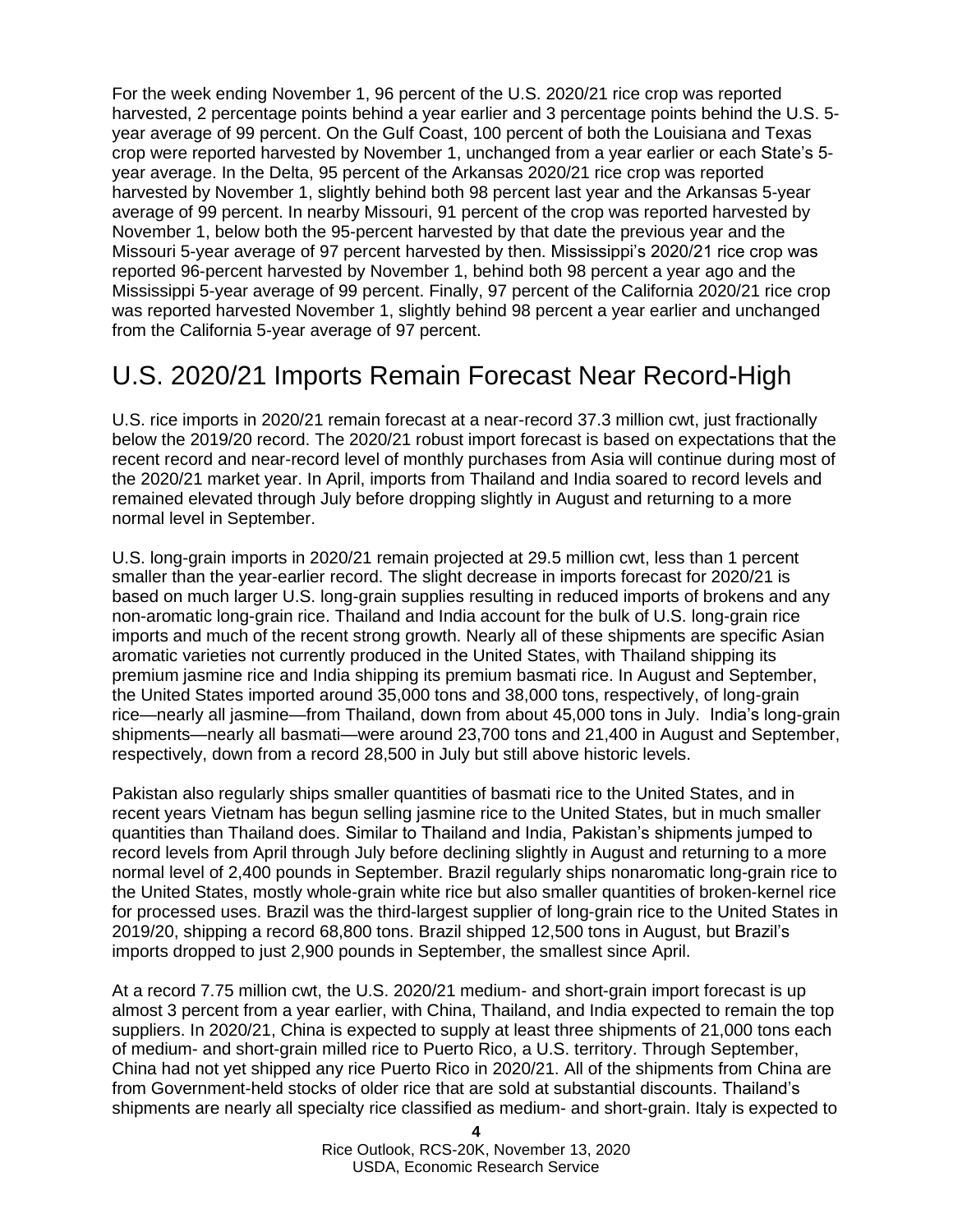continue shipping much smaller quantities of its premium Arborio rice, of which it has been a long-term regular supplier to the United States.

The 2020/21 U.S. carryin remains estimated at 28.7 million cwt, 36.1 percent below a year earlier. By class, the long-grain carryin remains estimated at 16.9 million cwt, 48 percent below a year earlier and the smallest since 2004/05. The combined medium- and short-grain carryin is estimated at 10.7 million cwt, 5 percent larger than a year earlier.

## U.S. 2020/21 All-Rice Export Forecast Lowered 2 Million Cwt

Total U.S. rice exports in 2020/21 are projected at 97.0 million cwt, down 2.0 million cwt from the previous forecast but 3 percent larger than a year earlier. The decline was all for long-grain rice. This month's downward revision was based on Census-reported monthly shipments through September, weekly shipments and sales through October 29 reported in the weekly *U.S Export Sales*, and expectations regarding shipments and sales the remainder of the market year. U.S. Census reported total shipments of all rice at 129,900 tons (product-weight) in August, the lowest reported monthly shipments since January 1992 when around 116,000 tons were reported. The 140,000 tons reported shipped by Census in September was only slightly higher than August and was one of the lowest reported in nearly 30 years. Tight ending stocks in 2019/20, a delayed harvest in the Delta, and logistical disruptions from several Gulf Coast storms and hurricanes are major factors behind the slow export pace early in the 2020/21 market year.

Long-grain exports are projected at 69.0 million cwt, 2.0 million less than the previous forecast but 7 percent larger than a year earlier. Since mid-September, the U.S. has sold about 118,000 tons of rough rice to Brazil—not a typical buyer of U.S. rice—a major factor in the expected year-to-year increase. In contrast, sales to traditional Latin American buyers, especially Brazil and Haiti, are well behind a year-earlier's pace. The year-to-year increase in U.S. long-grain exports is based on larger U.S. supplies and expectations of more competitive U.S. prices with South American exporters. In addition to the recent large U.S. sales to Brazil early in the 2020/21 marketing year, a current extremely tight supply situation will exist in the MERCOSUR rice exporting countries at least until their spring 2021 harvest and is expected to boost U.S. sales to Latin America over the next several months. Latin America is expected to remain the top market for U.S. rice in 2020/21, with much of it sold as unmilled or rough rice. U.S. longgrain shipments to the Middle East are projected to be little changed from a year earlier, with Iraq and Saudi Arabia remaining the top buyers and taking only fully milled rice.

U.S. medium- and short-grain rice exports in 2020/21 remain projected at 28.0 million cwt, down 5 percent from a year earlier. The United States is expected to make few, if any, sales beyond its regular sales to Japan, South Korea, and Taiwan as part of each importer's World Trade Organization commitments and its smaller regular sales to Jordan, Canada, and Mexico. Additional sales to North Africa and the Middle East are unlikely given U.S. prices compared with other suppliers, especially China. California is expected to again account for the bulk of U.S. medium- and short-grain exports, with any exports from the U.S. South again expected to be very small.

By type, U.S. rough-rice exports are projected at 35.0 million cwt, down 1.0 million from the previous forecast but 12 percent above 2019/20. The downward revision was based on the slow pace of shipments and sales to traditional Latin American markets early in the market year. The year-to-year increase is based on larger U.S. supplies and lower expected prices, with Brazil accounting for most of the increase. Almost all of the rough rice is expected to be sold to Latin American buyers, primarily to Mexico, Central America, and South America. The bulk of these

> **5** Rice Outlook, RCS-20K, November 13, 2020 USDA, Economic Research Service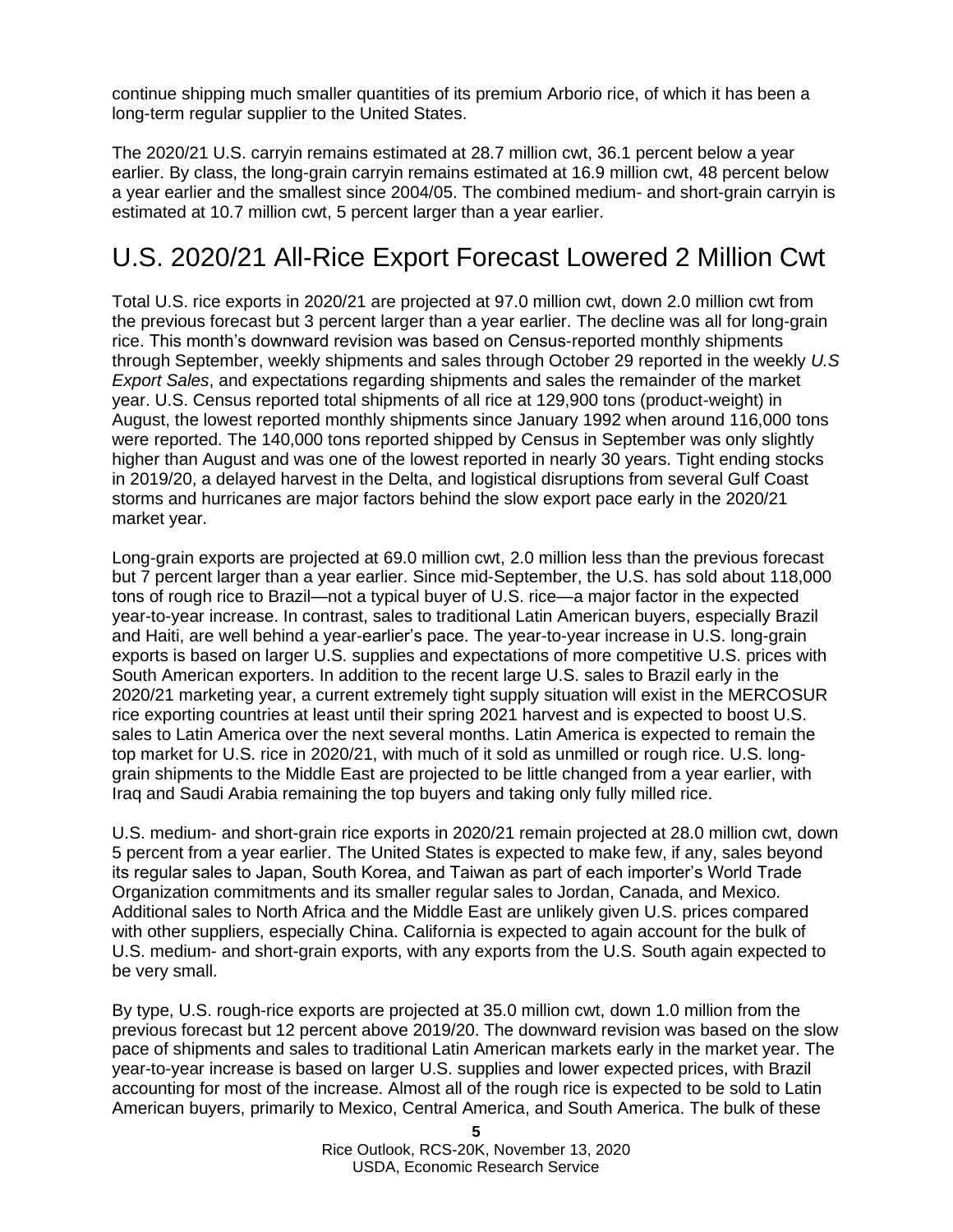shipments will be long-grain rice. U.S. milled-rice exports in 2020/21 are projected at 62.0 million cwt, also down 1.0 million cwt from the previous forecast and 1.5 percent below a year ago. Sales to Haiti, the largest export market for long-grain milled U.S. rice, are well behind a year-earlier's pace. Northeast Asia, Haiti, Canada, Iraq, and Saudi Arabia are expected to remain the largest commercial markets for U.S. milled rice. Mexico and the EU typically import much smaller quantities of U.S. milled rice.

Total domestic and residual use of rice in 2020/21 remains projected at a record 145.5 million cwt, 1 percent larger than a year earlier. By class, long-grain domestic and residual use remains projected at a record 111.0 million cwt, 4 percent larger than a year earlier. Combined mediumand short-grain domestic and residual use remains projected at 34.5 million cwt, down 8 percent from a year earlier.

The above supply and use projections yield a 2020/21 ending stocks forecast of 49.5 million cwt, up 1.8 million cwt from the previous forecast and 73 percent larger than a year earlier. These are the largest U.S. all-rice ending stocks since 1986/87. The 2020/21 U.S. rice stocksto-use ratio of 20.4 is up from the abnormally low 12.0 percent in 2019/20. By class, long-grain ending stocks in 2020/21 are projected at 36.2 million cwt, up 1.8 million cwt from the previous forecast and 114 percent higher than in 2019/20. These are the largest long-grain ending stocks since 1985/86. The long-grain stocks-to-use ratio is forecast at 20.1 percent, well above the abnormally low 9.9 percent a year earlier. Medium- and short-grain ending stocks remain projected at 12.3 million cwt, almost 15 percent larger than a year earlier. The medium- and short-grain stocks-to-use ratio remains projected at 19.7 percent, up from 16.0 percent from a year earlier.

There were several revisions this month to the 2020/21 U.S. season-average farm-price forecasts (SAFP). First, the long-grain 2020/21 SAFP forecast was raised 20 cents to \$11.70 per cwt, largely based on higher-than-expected NASS-reported cash prices through September. The long-grain 2020/21 SAFP is 30 cents below the 2019/20 SAFP of \$12.00. The year-to-year decline is based on larger projected U.S. rice supplies and expectations that U.S. farm prices will continue to drop as the bumper crop that was just harvested makes its way into commercial channels. The 2020/21 southern medium- and short-grain SAFP is projected at \$11.80 per cwt, also up 20 cents from the previous forecast and up 20 cents from the 2019/20 SAFP.

The California 2020/21 (October-September) medium- and short-grain SAFP remains projected at \$18.80 per cwt, \$1.80 below the 2019/20 revised SAFP of \$20.60. The U.S. medium- and short-grain 2020/21 SAFP is projected at \$16.60 per cwt, up 10 cents from the previous forecast but \$1.20 below the revised 2019/20 SAFP. The 2020/21 all-rice SAFP is projected at \$12.90 per cwt, up 10 cents from the previous forecast but 60 cents below the 2019/20 revised all-rice SAFP. Except for California, rice SAFPs are reported on an August-July market year.

In late October, NASS reported revised monthly cash prices and marketings for 2019/20 for all rice and by class and region. These revisions resulted in changes to some SAFPs. The 2019/20 California medium- and short-grain SAFP was raised \$1.90 to \$20.60 per cwt. This increased the U.S. medium- and short-grain SAFP \$1.30 to \$17.80 and raised the all rice SAFP 30 cents to \$13.50. The long-grain and Southern medium- and short-grain SAFPs were unchanged from the previous estimates.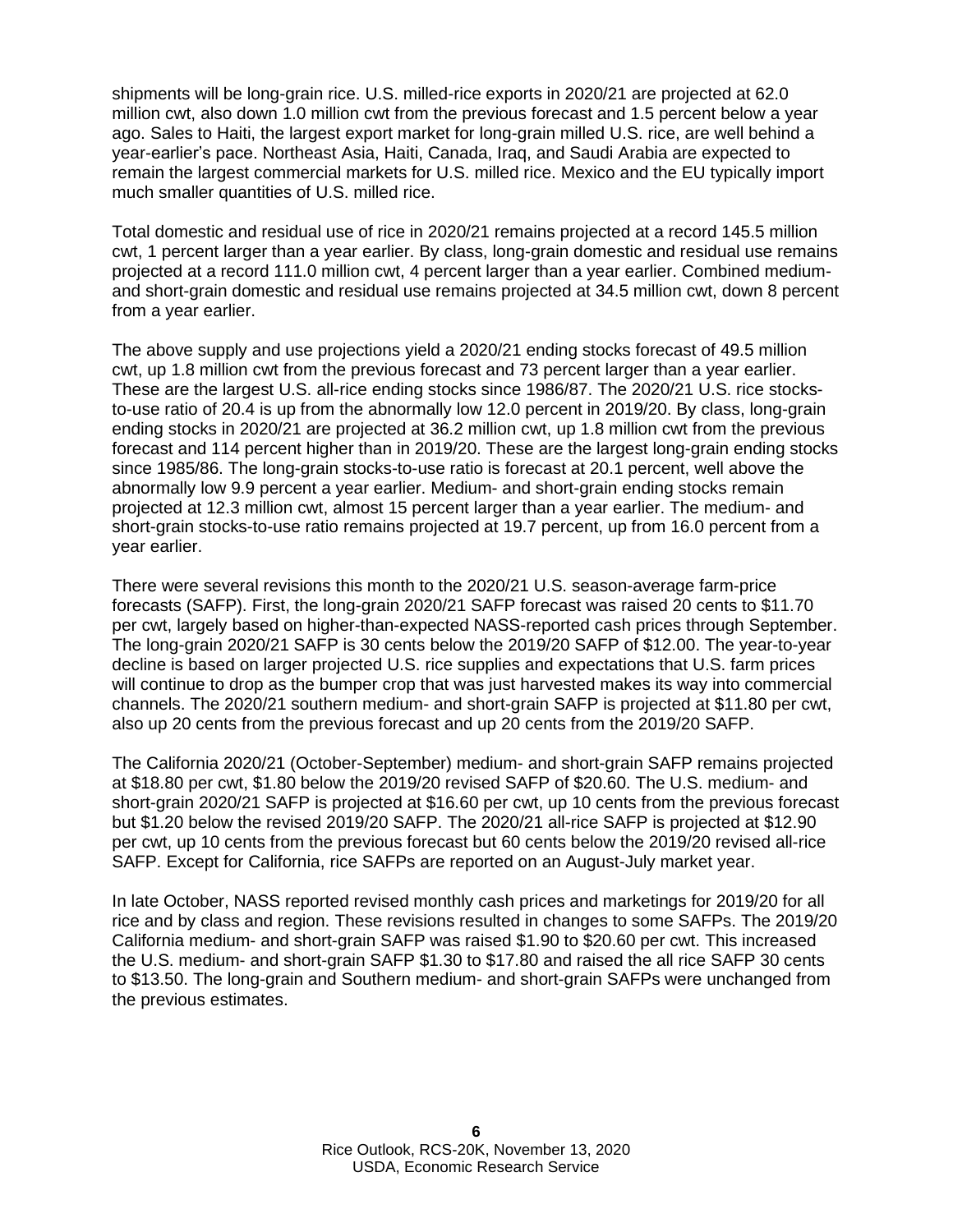# <span id="page-6-0"></span>**International Outlook**

#### Rice Production Forecasts for 2020/21 Lowered for Bangladesh and Paraguay, Raised for Colombia and Guyana

Global rice production in 2020/21 is forecast at 501.1 million tons (milled basis), down 0.4 million tons from the previous forecast but up 1 percent from a year earlier and the highest on record. Argentina, Australia, Bolivia, Burma, China, Colombia, Guyana, Honduras, India, Indonesia, Laos, Mexico, South Korea, Pakistan, Panama, Sub-Saharan Africa, Thailand, and the United States are each expected to produce more rice in 2020/21 than a year earlier. India's crop is projected to increase almost 1.6 million tons to a record 120.0 million tons, the U.S. crop is projected to rise more than 1.3 million tons, Thailand's crop is projected to be up nearly 0.95 million tons from the 2019/20 drought-reduced crop, and Indonesia's production is projected to rise 0.9 million tons. These four substantial production increases are primarily due to expanded harvested area. Australia's 2020/21 production forecast of 0.3 million tons is up 0.26 million from the 2019/20 drought-reduced harvest, a result of partial area recovery. Pakistan's 2020/21 production forecast of a record 7.6 million tons is up 0.4 million tons from last year, a result of a higher yield.

In contrast, Afghanistan, Bangladesh, Brazil, Cambodia, Egypt, EU, Iraq, Madagascar, Nepal, Paraguay, the Philippines, Sri Lanka, Taiwan, Venezuela, and Vietnam are projected to harvest smaller crops in 2020/21. Bangladesh's crop is 0.55 million tons smaller in 2020/21 due to heavy flooding in the spring and summer. A 0.30 million-ton reduction is projected for Egypt's rice crop due to stricter enforcement of area restrictions by the Government. Reduced harvested area is responsible for a projected 0.23-million ton drop in the Philippine rice production in 2020/21, the third consecutive area decline. Production is projected to decline 0.12 million tons in both Brazil and Paraguay in 2020/21, a result of weaker yields. Much of southern South America is experiencing severe drought. Vietnam's 2020/21 production is projected to drop 0.15 million tons as area continues to decline. Vietnam, like much of mainland Southeast Asia, experienced a weak start to the rainy season that was followed by severe flooding in many areas in October due to several strong tropical storms and typhoons.

Global rice consumption and residual use in 2020/21 is projected at a record 499.2 million tons, down 0.2 million tons from the previous forecast but still almost 1 percent larger than a year earlier. Bangladesh accounts for the bulk of this month's downward revision in global consumption and residual use, a result of a reduced production forecast. Cambodia's consumption and residual use was lowered slightly, partly due to a smaller production forecast. China's projected 2020/21 consumption and residual use of a record 146.5 million tons accounts for most of the expected increase in global rice consumption and residual use in 2020/21, with much of China's growth accounted for by increased feed and industrial uses of rice. India's domestic and residual is projected at a record 106.0 million tons, fractionally above the 2019/20 elevated level. In both 2019/20 and 2020/21, India's consumption and residual use has been supported by the Government's food-grain pandemic-relief program that provides subsidized wheat and rice rations to around 800 million people. The program began in March 2020 Despite this month's downward revision, Bangladesh's consumption and residual use of rice of 35.8 million tons remains the highest on record. The U.S. domestic and residual use in 2020/21 is projected to increase, as well, to a record 4.6 million tons.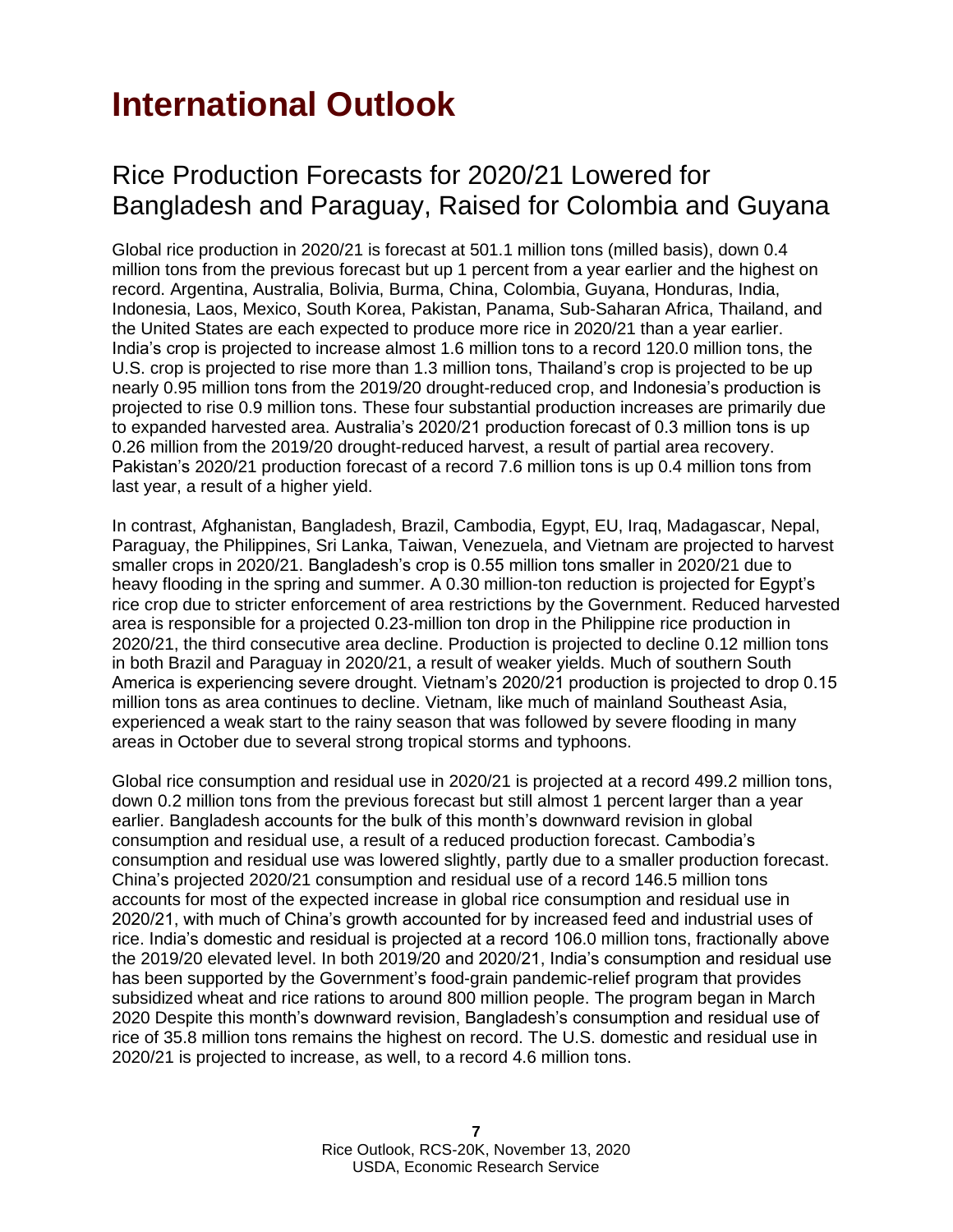| Table A - Global rice production, selected monthly revisions and year-to-year changes, November 2020 |                     |                                         |                                          |                             |                           |                                                                                                                                                                                                                                                                                                                                                                                                                                                                                                                                                                                                         |  |
|------------------------------------------------------------------------------------------------------|---------------------|-----------------------------------------|------------------------------------------|-----------------------------|---------------------------|---------------------------------------------------------------------------------------------------------------------------------------------------------------------------------------------------------------------------------------------------------------------------------------------------------------------------------------------------------------------------------------------------------------------------------------------------------------------------------------------------------------------------------------------------------------------------------------------------------|--|
| Country or<br>region                                                                                 | Current<br>forecast | Change from<br>last month's<br>forecast | Percent change<br>from a year<br>earlier | Month-to-month<br>direction | Year-to-year<br>direction | Explanation and comments on year-to-year change or month-to-month revision                                                                                                                                                                                                                                                                                                                                                                                                                                                                                                                              |  |
| 1,000 metric tons (milled basis)                                                                     |                     |                                         |                                          |                             |                           |                                                                                                                                                                                                                                                                                                                                                                                                                                                                                                                                                                                                         |  |
| <b>Rice production in</b>                                                                            |                     |                                         |                                          |                             |                           |                                                                                                                                                                                                                                                                                                                                                                                                                                                                                                                                                                                                         |  |
| 2020/21<br>Bangladesh                                                                                | 35,300              | $-697$                                  | $-1.5$                                   |                             |                           | Bangladesh received extremely heavy rainfall during the summer that started in June<br>with the onset of the 2020 Southwest Monsoon. The rainfall caused severe flooding that<br>hindered the summer harvesting of the aus crop and prevented and delayed planting of<br>the fall-harvested aman crop. Total harvested area was lowered 100,000 hectares to<br>11.7 million hectares. The 2020/21 yield forecast was lowered slightly to 4.53 tons per<br>hectares, down more than 0.4 percent from 2019/20. Bangladesh's 2020/21 rice crop<br>was already adversely impacted in May by Cyclone Amphan. |  |
| Cambodia                                                                                             | 5,710               | $-70$                                   | $-0.5$                                   |                             |                           | Seasonal rainfall was lower than average in the central part of Cambodia, which lowered<br>harvested area for the main season crop. The main crop area was further reduced by<br>late-season rainfall during harvest.                                                                                                                                                                                                                                                                                                                                                                                   |  |
| Colombia                                                                                             | 1,900               | 224                                     | 8.6                                      | Æ                           | 个                         | Growers expanded area--especially dryland rice area in the east--due to higher rice<br>prices and expectations of good rainfall this winter.                                                                                                                                                                                                                                                                                                                                                                                                                                                            |  |
| Dominican<br>Republic                                                                                | 650                 | 90                                      | 1.6                                      |                             | ጡ                         | Upward crop revision is based on a 30,000-hectare increase in harvested area to a near-<br>record 195,000 hectares that offset a downward revision in the expected yield. Both area<br>and yield revisions for 2020/21 were based on revised estimates for 2018/19 and<br>2019/20. The 2020/21 crop is the highest on record. The projected yield is up slightly<br>from 2019/20.                                                                                                                                                                                                                       |  |
| European<br>Union                                                                                    | 1,975               | $-10$                                   | $-0.5$                                   |                             | ⋓                         | A 13,000-ton drop in Portugal's 2020/21 rice production forecast was not fully offset by<br>slightly higher production forecasts for Spain, France, and Greece.                                                                                                                                                                                                                                                                                                                                                                                                                                         |  |
| Guyana                                                                                               | 710                 | 28                                      | 4.0                                      |                             | 个                         | The Guyana Rice Association reported a strong first crop harvest of 543,000 tons and<br>indicated a bumper second crop as well. Harvested area was raised to a record 182,000<br>hectares. Production is forecast to be record high as well.                                                                                                                                                                                                                                                                                                                                                            |  |
| South Korea                                                                                          | 3,850               | -7                                      | 2.8                                      |                             |                           | Production revision based on data from Korea Statistics. Harvested area was lowered<br>2,000 hectares to 726,000 and the yield was raised more than 3 percent to 7.07 tons<br>per hectare. Rice harvested area peaked in South Korea in 1987/88 at 1.26 million<br>hectares. The substantial long-term area decline is largely due to Government area<br>diversion programs.                                                                                                                                                                                                                            |  |
| Paraguay                                                                                             | 670                 | $-38$                                   | $-15.7$                                  |                             |                           | Production forecast reduced due to a lower yield caused by severe drought in the region.<br>At 5.71 tons per hectare, the average yield is down 15 percent from a year earlier and<br>the lowest since 2011/12 when a severe drought sharply lowered Paraguay's production.                                                                                                                                                                                                                                                                                                                             |  |
| Taiwan                                                                                               | 1,225               | 89                                      | $-2.3$                                   |                             |                           | The 2020/21 production forecast was revised slightly based on recently released<br>historical data for 2000/01-2019/20 reported by the Council of Agriculture and reported<br>in the Agricultural Statistics Yearbook. Similar to Japan and South Korea, rice area has<br>been on a long-term decline in Taiwan largely due to Government area diversion<br>programs.                                                                                                                                                                                                                                   |  |
| <b>United States</b>                                                                                 | 7,180               | -6                                      | 22.4                                     |                             | ጥ                         | Production forecast was lowered fractionally based on a slightly smaller yield for Missouri<br>reported by the U.S. Department of Agriculture's National Agricultural Statistics Service.<br>Production is projected to be up more than 22 percent from a year earlier mostly due to<br>a substantial area expansion in the South.                                                                                                                                                                                                                                                                      |  |
| Venezuela                                                                                            | 130                 | 25                                      | $-7.1$                                   |                             |                           | Increase in supplies of fertilizer provided by the Government boosted the yield forecast to<br>3.49 tons per hectare, up slightly from the year-earlier revised level but well below the<br>2009/11 record of 5.26 tons per hectare. Despite the increase in fertilizer use,<br>Venezuela remains critically short of inputs and the harvested area of 55,000 hectares is<br>the lowest since 1960/61.                                                                                                                                                                                                  |  |
|                                                                                                      |                     | Change from                             | Percent change                           |                             |                           | Table A - Global rice production, selected monthly revisions and year-to-year changes, November 2020--continued                                                                                                                                                                                                                                                                                                                                                                                                                                                                                         |  |
| Country or<br>region                                                                                 | Current<br>forecast | last month's<br>forecast                | from a year<br>earlier                   | Month-to-month<br>direction | Year-to-year<br>direction | Explanation and comments on year-to-year change or month-to-month revision                                                                                                                                                                                                                                                                                                                                                                                                                                                                                                                              |  |
| Rice production in                                                                                   |                     |                                         |                                          |                             |                           |                                                                                                                                                                                                                                                                                                                                                                                                                                                                                                                                                                                                         |  |
| 2019/20                                                                                              |                     |                                         |                                          |                             |                           |                                                                                                                                                                                                                                                                                                                                                                                                                                                                                                                                                                                                         |  |
| Dominican<br>Republic                                                                                | 640                 | 90                                      | $-0.5$                                   |                             |                           | Production estimate was raised based on a 30,000-hectare increase in harvested area to<br>a near-record 195,000 hectares that more than offset a reduced yield estimate. The<br>2019/20 yield was lowered to 4.9 tons per hectare. Revisions are based on Government<br>of the Dominican Republic data.                                                                                                                                                                                                                                                                                                 |  |
| European<br>Union                                                                                    | 1,984               | 5                                       | 1.0                                      | ۹N                          | 个                         | Upward revisions in production estimates for Bulgaria, Greece, and Spain more than<br>offset a reduced production estimate for Portugal.                                                                                                                                                                                                                                                                                                                                                                                                                                                                |  |
| Paraguay                                                                                             | 790                 | 86                                      | 14.0                                     | Æ                           | ጡ                         | Production estimate was raised to a record high based on an 18,000-hectare increase in<br>harvested area to a record 176,000 hectares. The yield was raised slightly to 6.7 tons<br>per acre, matching the previous record highs achieved in 2013/14 and 2014/15.                                                                                                                                                                                                                                                                                                                                       |  |
| Taiwan                                                                                               | 1,254               | 72                                      | $-8.1$                                   | ⋒                           |                           | Upward production revision based on data from Taiwan's Council of Agriculture and on<br>data reported in the Agricultural Statistics Yearbook. Most of the year-to-year production<br>decline was due to a weaker yield. In 2019, much of Taiwan received substantial rainfall<br>around harvest-time from typhoons.                                                                                                                                                                                                                                                                                    |  |
| Venezuela                                                                                            | 140                 | 25                                      | $-17.6$                                  | Æ                           |                           | Production estimate raised based on a higher yield that was the due to fertilizer provided<br>by the Government. In 2019/20, harvested area declined almost 19 percent to 60,000<br>hectares, the fifth consecutive year of a decline. The substantial area decline was<br>primarily due to a lack of inputs and credit.                                                                                                                                                                                                                                                                                |  |

Source: Created by USDA, Economic Research Service with data from USDA, Foreign Agricultural Service, Production, Supply and Distribution Database.

**8**

Rice Outlook, RCS-20K, November 13, 2020 USDA, Economic Research Service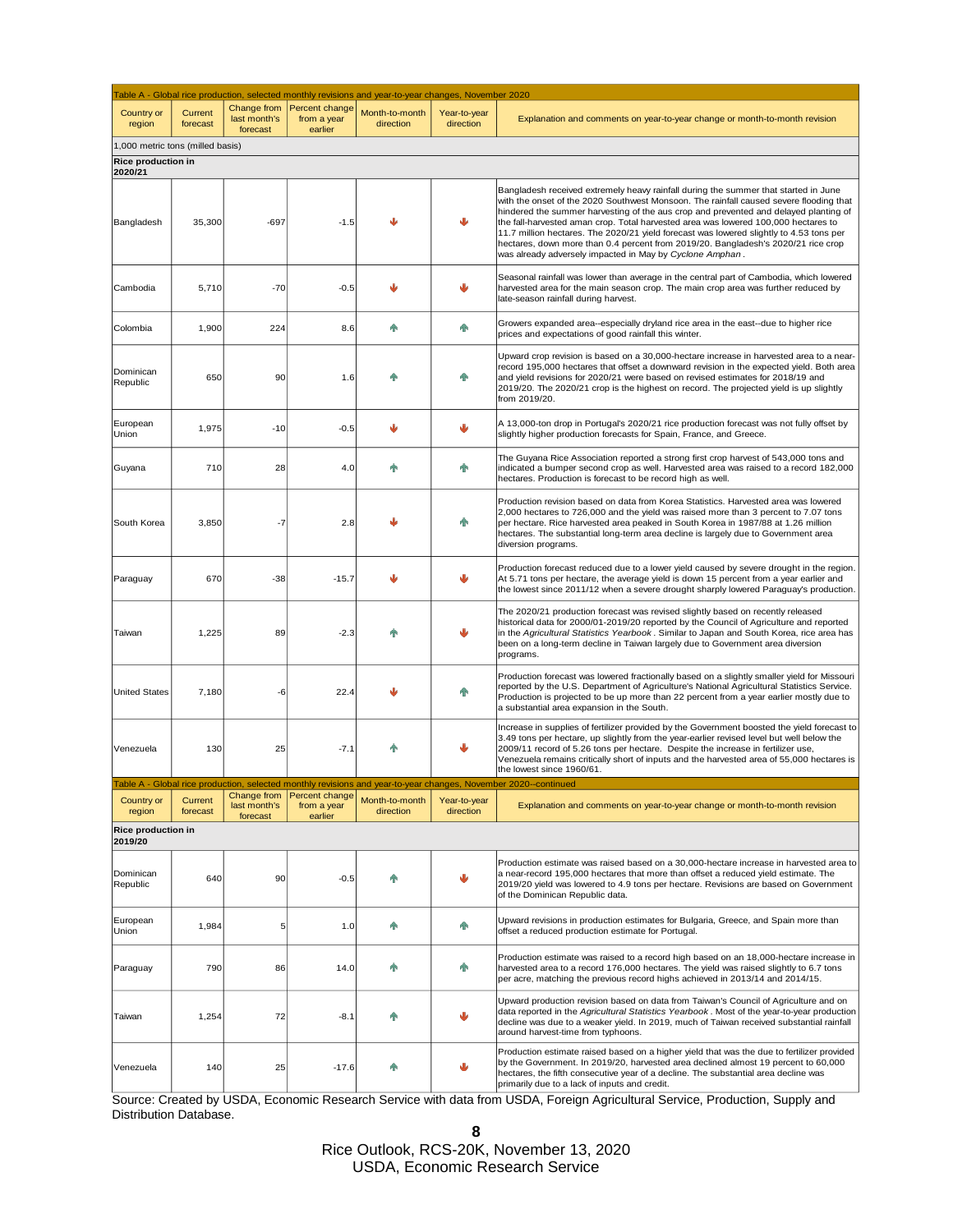This month, USDA raised its global ending stocks forecast for 2020/21 by 0.6 million tons to 179.8 million tons, up more than 1 percent from a year earlier. These are the highest ending stocks on record, and 2020/21 will be the 14th consecutive year of increasing global rice stocks. This month, ending stocks forecasts were raised for Colombia, EU, Iraq, Paraguay, Syria, Turkey, the United States, and Vietnam, but lowered for Cambodia and India. On an annual basis, India and the United States are expected to account for the bulk of the increase in global ending rice stocks in 2020/21. China is projected to account for 65 percent of global ending stocks and India for 17 percent in 2020/21. The global ending stocks-to-use ratio is forecast at 36.0 percent, nearly unchanged from 2019/20 but still below the 2000/01 record of 37.3 percent.

#### Thailand and the United States Are Projected To Increase Exports in 2021, India Projected To Ship Less Rice

Global rice trade in 2021 is projected at 44.3 million tons (milled basis), up just 40,00 tons from the previous forecast and more than 1 percent larger than a year earlier. This month, increased export forecast for Turkey, Cambodia, and the EU more than offset a reduced forecast for China and Uruguay, with China's exports reduced 0.20 million tons. On the 2021 import side, a 220,000-ton increase in Turkey's import forecast plus smaller import increases for the EU and Kuwait more than offset a reduced import forecast this month for Colombia. Turkey's substantial boost in imports is based on revised Turkish trade data since 2013 that now includes shipments entering and exiting custom warehouses and free trade zones that were previously not included. Despite the projected expansion in 2021, global trade remains well below the 2017 record of 48.1 million tons, with sharp reductions in imports by Bangladesh, Nigeria, and Sri Lanka since 2017 major factors for this long-term decline.

On an annual basis, in 2021, Thailand is expected to expand exports the most, increasing shipments 1.5 million tons from this year's abnormally low level, partly a result of some crop recovery. In addition, Australia, Cambodia, Pakistan, and the United States are projected to increase exports in 2021, with U.S. exports projected to rise 0.15 million tons to 3.05 million tons. In contrast, Argentina, Brazil, Burma, India, Paraguay, Syria, Taiwan, and Vietnam are expected to export less rice, with India's exports expected to drop 0.5 million tons to 12.5 million from the 2020 calendar year record. Paraguay's exports are projected to drop 0.18 million tons to 0.62 million, mostly due to projections for a drought-reduced crop in 2020/21 and current tight supplies.

In 2021, imports are projected to increase for Cote d'Ivoire, Iran, Iraq, Madagascar, the Philippines, and the United Arab Emirates, with imports by the UAE expected to increase 0.2 million tons to a record 1.2 million tons. U.S. rice imports are projected at record 1.2 million tons in 2021, up just 15,000 tons from 2020. In contrast, imports in 2021 are projected to fall for Australia, Brazil, China, Guatemala, Mexico, and Turkey.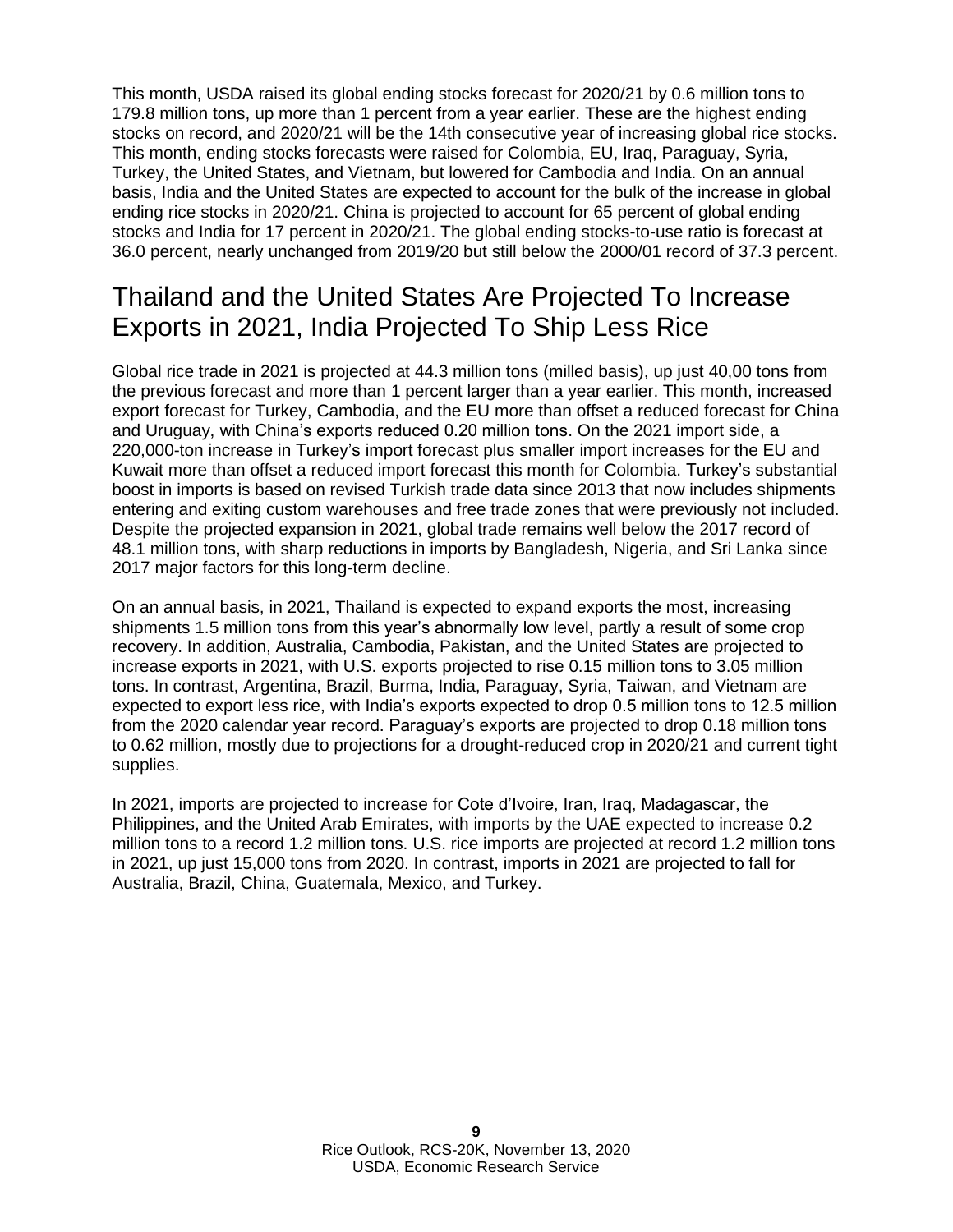| Table B - Selected rice importers at a glance (1,000 metric tons), November 2020 |                     |                                         |                                          |                                 |                           |                                                                                                                                                                                                                                                                                                                                                                                             |  |  |
|----------------------------------------------------------------------------------|---------------------|-----------------------------------------|------------------------------------------|---------------------------------|---------------------------|---------------------------------------------------------------------------------------------------------------------------------------------------------------------------------------------------------------------------------------------------------------------------------------------------------------------------------------------------------------------------------------------|--|--|
| Country or region                                                                | Current<br>forecast | Change from<br>last month's<br>forecast | Percent change<br>from a year<br>earlier | Month-to-<br>month<br>direction | Year-to-year<br>direction | Explanation of year-to-year change in forecast or month-to-month change in forecast                                                                                                                                                                                                                                                                                                         |  |  |
| Rice importers, 2021                                                             |                     |                                         |                                          |                                 |                           |                                                                                                                                                                                                                                                                                                                                                                                             |  |  |
| Colombia                                                                         | 250                 | $-30$                                   | 0.0                                      | ψ                               | -5                        | Reduced 2021 import forecast based on a larger crop.                                                                                                                                                                                                                                                                                                                                        |  |  |
| European Union                                                                   | 2,450               | 100                                     | 2.1                                      | Ŵ                               | ńм                        | Expect the current record pace of imports to continue with a slight increase in 2021, reaching a new<br>record.                                                                                                                                                                                                                                                                             |  |  |
| Kuwait                                                                           | 250                 | 15                                      | 4.2                                      | ńМ                              | 命                         | Expect the revised 2020 stronger import pace to continue.                                                                                                                                                                                                                                                                                                                                   |  |  |
| Turkey                                                                           | 450                 | 220                                     | $-10.0$                                  | m                               | ىلل                       | Sharply raised 2021 import forecast based on back-year trade data reported by the Turkish Statistical<br>Institute (TUIK). The revised trade data, which begins in 2013, now includes trade entering and exiting<br>customs warehouses and free trade zones. This data was previously not included in annual estimates.<br>Most imports reported in the revised trade data were from China. |  |  |
| Fable B - Selected rice importers at a glance (1,000 metric tons).               |                     |                                         |                                          |                                 | November 2020.--Continued |                                                                                                                                                                                                                                                                                                                                                                                             |  |  |
| Country or region                                                                | Current<br>forecast | Change from<br>last month's<br>forecast | Percent change<br>from a year<br>earlier | Month-to-<br>month<br>direction | Year-to-year<br>direction | Explanation of year-to-year change in forecast or month-to-month change in forecast                                                                                                                                                                                                                                                                                                         |  |  |
| Rice importers, 2020                                                             |                     |                                         |                                          |                                 |                           |                                                                                                                                                                                                                                                                                                                                                                                             |  |  |
| Colombia                                                                         | 250                 | $-50$                                   | 31.6                                     | ψ                               | 命                         | Import estimate was lowered based on a recent slowdown in imports after a temporary increase caused<br>by COVID-19.                                                                                                                                                                                                                                                                         |  |  |
| European Union                                                                   | 2,400               | 100                                     | 11.2                                     | ńМ                              | ńМ                        | Imports continue at a record pace.                                                                                                                                                                                                                                                                                                                                                          |  |  |
| Israel                                                                           | 160                 | 20                                      | 27.0                                     | ńМ                              | 介                         | Import forecast raised to a record high based on a faster-than-expected pace of purchases from India,<br>Thailand, and the United States. Domestic use was raised to a record 160,000 tons, largely due to<br>COVID-19 buying.                                                                                                                                                              |  |  |
| South Korea                                                                      | 450                 | $-25$                                   | 51.5                                     |                                 | ńм                        | Reduced the 2020 import forecast based on purchase-pace to-date. Despite a weak level of purchases<br>in 2019, there has been no pickup in purchase pace yet in 2020. All of South Korea's rice imports are<br>purchased as part its World Trade Organization commitments. South Korea's current WTO fiscal year<br>commitments are about 409,000 tons per year.                            |  |  |
| Kuwait                                                                           | 240                 | 10                                      | $-4.8$                                   | ♠                               | ىلل                       | Import forecast raised based on new export data from Turkey.                                                                                                                                                                                                                                                                                                                                |  |  |
| Nigeria                                                                          | 1,200               | 200                                     | $-33.3$                                  | Ŵ                               | ىلل                       | Import forecast revised up based on higher-than-expected shipments of parboiled rice from India to the<br>region.                                                                                                                                                                                                                                                                           |  |  |
| Saudi Arabia                                                                     | 1,400               | 50                                      | $-1.8$                                   | ńМ                              | ₩                         | Faster-than-expected pace of imports from India.                                                                                                                                                                                                                                                                                                                                            |  |  |
| Syria                                                                            | 200                 | 20                                      | 17.6                                     | ♠                               | 命                         | Import forecast increased based on recent reports that the Government of Syria is seeking 40,000 tons<br>of rice from China and revised export data from Turkey.                                                                                                                                                                                                                            |  |  |
| Turkey                                                                           | 500                 | 230                                     | 2.2                                      | ńМ                              | 介                         | Sharply raised 2020 import forecast based on trade data reported by the Turkish Statistical Institute<br>(TUIK). The revised trade data, which begins in 2013, now includes trade entering and exiting customs<br>warehouses and free trade zones. This data was previously not included in annual data. China<br>accounts for most of the additional imports.                              |  |  |

Source: Created by USDA, Economic Research Service with data from USDA, Foreign Agricultural Service, Production, Supply and Distribution Database.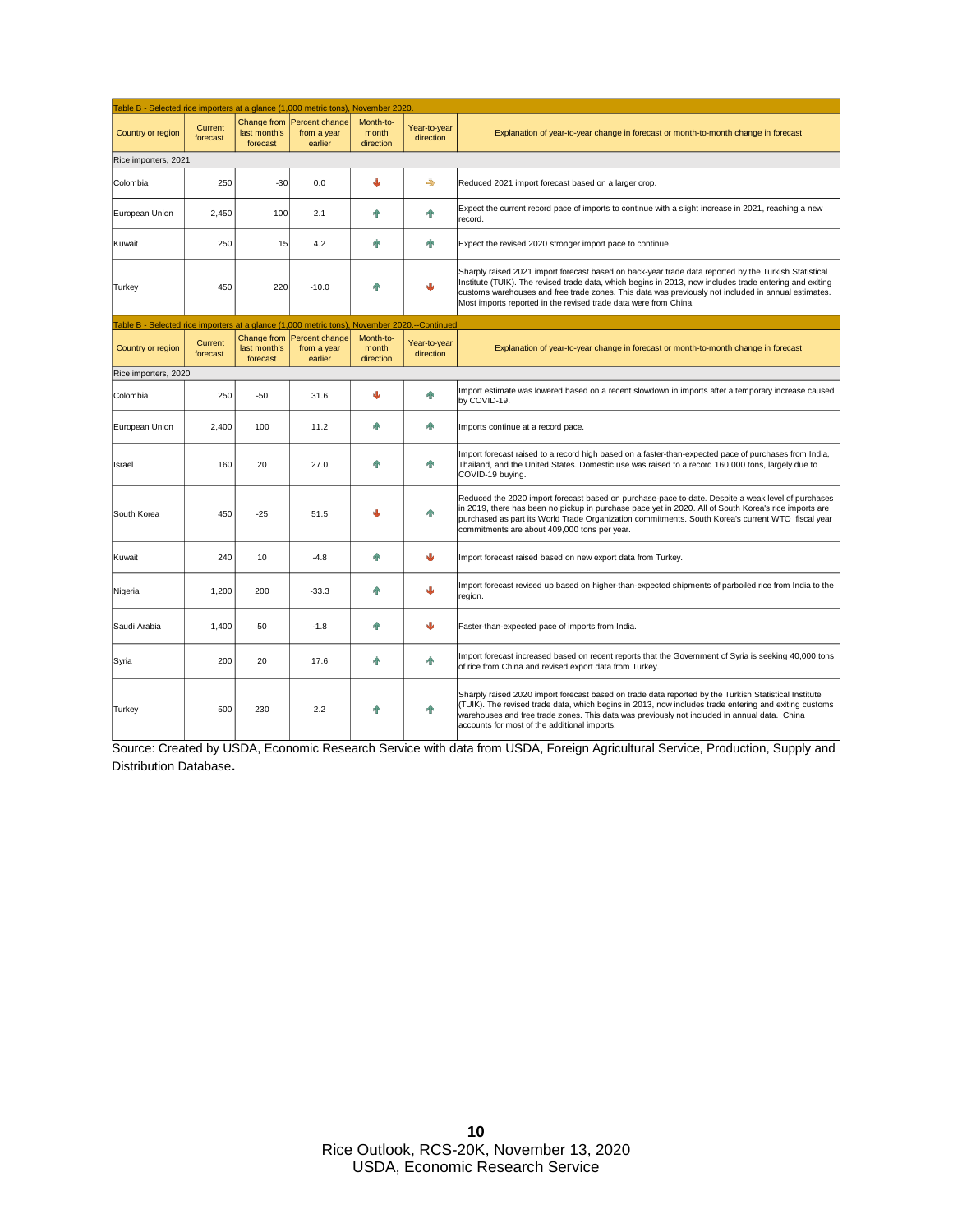| <b>Table C - Selected rice exporters</b><br>at a glance (1,000 metric tons).<br>November 2020 |                     |                                         |                                          |                                 |                           |                                                                                                                                                                                                                                                                                                                                                                                                                    |  |
|-----------------------------------------------------------------------------------------------|---------------------|-----------------------------------------|------------------------------------------|---------------------------------|---------------------------|--------------------------------------------------------------------------------------------------------------------------------------------------------------------------------------------------------------------------------------------------------------------------------------------------------------------------------------------------------------------------------------------------------------------|--|
|                                                                                               |                     |                                         | Change from Percent change               | Month-to-                       |                           |                                                                                                                                                                                                                                                                                                                                                                                                                    |  |
| Country or region                                                                             | Current<br>forecast | last month's                            | from a year                              | month                           | Year-to-year<br>direction | Explanation of year-to-year change in forecast or month-to-month change in forecast                                                                                                                                                                                                                                                                                                                                |  |
|                                                                                               |                     | forecast                                | earlier                                  | direction                       |                           |                                                                                                                                                                                                                                                                                                                                                                                                                    |  |
| Rice exporters, 2021                                                                          |                     |                                         |                                          |                                 |                           |                                                                                                                                                                                                                                                                                                                                                                                                                    |  |
| Cambodia                                                                                      | 1,400               | 100                                     | 3.7                                      | 个                               | 个                         | Expect fewer COVID-19 export restrictions than existed in early 2020. Exports in 2021 are projected to<br>be the highest on record.                                                                                                                                                                                                                                                                                |  |
| China                                                                                         | 2,700               | $-200$                                  | 0.0                                      | ψ                               | ♣                         | Expect stronger domestic demand for low-priced rice for feed use and ethanol.                                                                                                                                                                                                                                                                                                                                      |  |
| European Union                                                                                | 315                 | 15                                      | 1.6                                      | 个                               | 个                         | Recent stronger-than-expected demand from Turkey and other nearby markets.                                                                                                                                                                                                                                                                                                                                         |  |
| Turkey                                                                                        | 200                 | 175                                     | $-11.1$                                  | 个                               | ψ                         | Upward revision in 2021 export forecast based on back-year revisions since 2013 that now include trade<br>entering or exiting custom warehouse and free trade zones. This data was not previously included in<br>import and export estimates.                                                                                                                                                                      |  |
| <b>United States</b>                                                                          | 3,050               | $-50$                                   | 5.2                                      | J                               | 个                         | Recent slower pace of shipments and a weaker 2020/21 market year forecast.                                                                                                                                                                                                                                                                                                                                         |  |
| Uruguay                                                                                       | 820                 | $-30$                                   | $-1.8$                                   | ψ                               | ψ                         | Export forecast lowered based on a 2017/18 production revision that tightened supplies.                                                                                                                                                                                                                                                                                                                            |  |
| Table C - Selected rice exporters at a glance (1,000 metric tons).                            |                     |                                         |                                          |                                 | November 2020.--Continued |                                                                                                                                                                                                                                                                                                                                                                                                                    |  |
| Country or region                                                                             | Current<br>forecast | Change from<br>last month's<br>forecast | Percent change<br>from a year<br>earlier | Month-to-<br>month<br>direction | Year-to-year<br>direction | Explanation of year-to-year change in forecast or month-to-month change in forecast                                                                                                                                                                                                                                                                                                                                |  |
| Rice exports, 2020                                                                            |                     |                                         |                                          |                                 |                           |                                                                                                                                                                                                                                                                                                                                                                                                                    |  |
| Australia                                                                                     | 40                  | $-20$                                   | $-70.1$                                  | ψ                               | ىلە                       | Exports from January through August were very small. Supplies of rice in Australia are currently<br>extremely tight.                                                                                                                                                                                                                                                                                               |  |
| Cambodia                                                                                      | 1,350               | 150                                     | 0.0                                      | 个                               | ♣                         | Export pace remains strong. While white rice exports were restricted March-April due COVID-19 food<br>security concerns, fragrant rice exports remained very strong.                                                                                                                                                                                                                                               |  |
| China                                                                                         | 2,700               | $-200$                                  | $-0.7$                                   | ψ                               | ₩                         | Reduced export forecast due to a recent slowdown in the pace of shipments.                                                                                                                                                                                                                                                                                                                                         |  |
| European Union                                                                                | 310                 | 10                                      | 5.4                                      | 个                               | 个                         | Stronger-than-expected demand so far this year from Turkey and other nearby markets.                                                                                                                                                                                                                                                                                                                               |  |
| India                                                                                         | 1,300               | 800                                     | 32.8                                     | 4                               | 个                         | Stronger-than-expected pace of sales to Sub-Saharan Africa and the Middle East. Exports in 2020 are<br>projected to be record high.                                                                                                                                                                                                                                                                                |  |
| Paraguay                                                                                      | 800                 | 100                                     | 16.1                                     | ńР                              | 命                         | Export forecast raised based on upward revision in productions since 2017/18 and a stronger-than-<br>expected pace of shipments to Brazil.                                                                                                                                                                                                                                                                         |  |
| Taiwan                                                                                        | 150                 | 20                                      | 64.8                                     | 介                               | 个                         | Increased exports to former Australian markets in Oceania.                                                                                                                                                                                                                                                                                                                                                         |  |
| Turkey                                                                                        | 225                 | 200                                     | 11.4                                     | 个                               | 个                         | Upward revision in 2020 export forecast based on more complete trade data reported by the Turkish<br>Statistical Institute that includes trade entering or exiting custom warehouses and free trade zones. This<br>data was not previously included in annual import and export estimates. The additional shipments were<br>primarily to Iraq, Lebanon, Libya, and Syria.                                          |  |
| <b>United States</b>                                                                          | 2.900               | $-200$                                  | $-7.6$                                   |                                 |                           | Sales were extremely weak from June through mid-September. Shipments were very weak from June<br>through mid-September as well. In summer 2020, U.S. supplies were quite tight, sharply limiting any<br>new sales. Since August, in addition to a delayed harvest in much of the Delta, several hurricane's<br>caused logistical disruptions on the Gulf Coast, including port facilities, that limited shipments. |  |
| Uruguay                                                                                       | 835                 | $-15$                                   | $-3.2$                                   | ىل                              | ۰l                        | Export forecast lowered based on a 2017/18 production revision that tightened supplies.                                                                                                                                                                                                                                                                                                                            |  |
| Vietnam                                                                                       | 6,400               | $-200$                                  | $-2.8$                                   |                                 | ىلل                       | Current uncompetitive prices are deterring new sales, with many importers shifting to India to buy rice.<br>In addition, several tropical storms and typhoons struck Vietnam in October, causing severe flooding<br>and logistical problems that hindered exporting rice.                                                                                                                                          |  |

Source: Created by USDA, Economic Research Service with data from USDA, Foreign Agricultural Service, Production, Supply and Distribution Database.

Trading prices for most grades of Thailand's regularly milled white rice declined by 4-5 percent over the past month, a result of a lack of new sales and the recent arrival of supplies from the main-crop harvest on the market. Thailand's 100-percent Grade B long-grain milled rice for export was quoted at \$459 per ton for the week ending November 9, down \$21 from the week ending October 5. Prices for Thailand's 5-percent brokens parboiled rice were quoted at \$454 per ton for the week ending November 9, also down \$21 from the week ending October 5. Prices for Thailand's jasmine rice—a premium aromatic—were quoted at \$768 per ton for the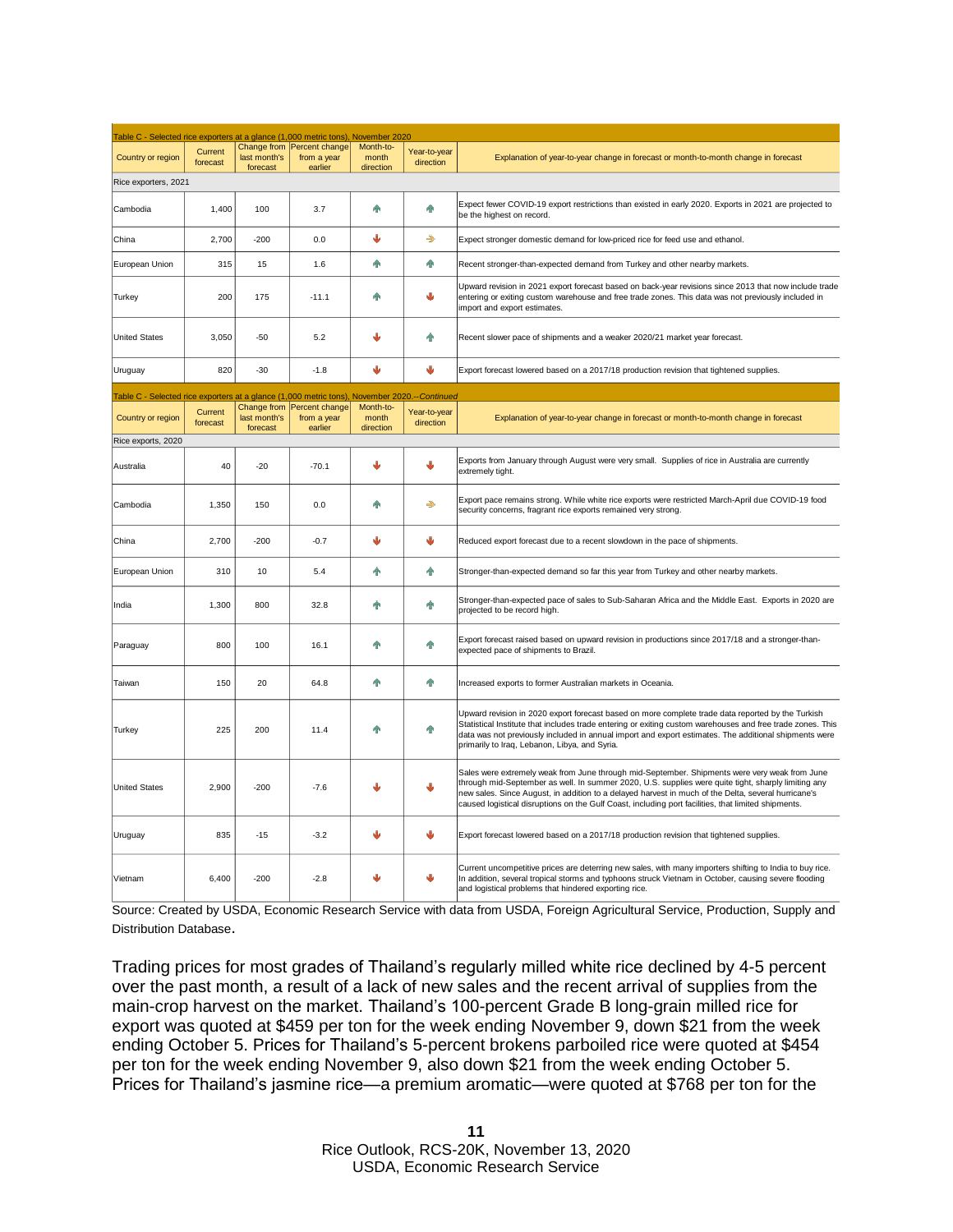week ending November 9, down \$80 per ton from the week ending October 5, with harvest nearly complete.

In contrast, price quotes for Vietnam's rice increased over the past month, mostly due to logistical disruptions and supply concerns caused by several tropical storms and cyclones that struck in October and caused widespread flooding. For the week ending November 10, prices for Vietnam's 5-percent broken kernel long-grain milled rice (from the already harvested autumn crop) were quoted at \$505 per ton, up \$40 from the week ending October 6. Vietnam's rice now sells at a substantial premium to Thailand's rice, an unusual and unsustainable situation. Prices quotes from Uruguay, Argentina, and Paraguay for higher grades of long-grain milled rice were unchanged from a month earlier. U.S. prices are now quite competitive with these exporters as U.S. prices are currently quoted at a discount. The major South American exporters—located in the southern half of the continent—completed their 2019/20 harvest in late May and currently have only very small supplies of exportable rice, a major factor in the recent large increase in their prices.

U.S. trading prices for long-grain milled rice were unchanged over the past month, with supplies of exportable rice still limited as supplies from the 2019/20 crop have all been sold and the 2020/21 harvest in the Delta was delayed. Prices for U.S. long-grain milled rice, Number 2 Grade, 4-percent broken kernels (free on board a vessel at a Gulf port, Iraq specifications) remain quoted at \$625 per ton for the week ending November 10, unchanged from the week ending October 6. U.S prices for Latin American milled-rice markets—Haiti, Colombia, and Mexico—remain quoted at \$550 per ton for the week ending November 10, also unchanged from the week ending October 6.

In contrast, milled rice prices in California declined over the past month, partly due to the harvest of a crop projected to be up 7 percent from 2019/20. Quotes for California Number 1 Grade, 4-percent broken kernels for the week ending November 10 were quoted at \$835 per ton (free on board at a domestic mill, Mediterranean specifications), down \$15 from the week nding October 6. For delivery to the Port of Oakland, California, medium-grain milled rice (Korean specifications) prices remain quoted at \$940 per ton for the week ending November 10, unchanged from the week ending October 6. For listings of trading prices by exporter and grade of rice, see Table 9 in the Excel file.